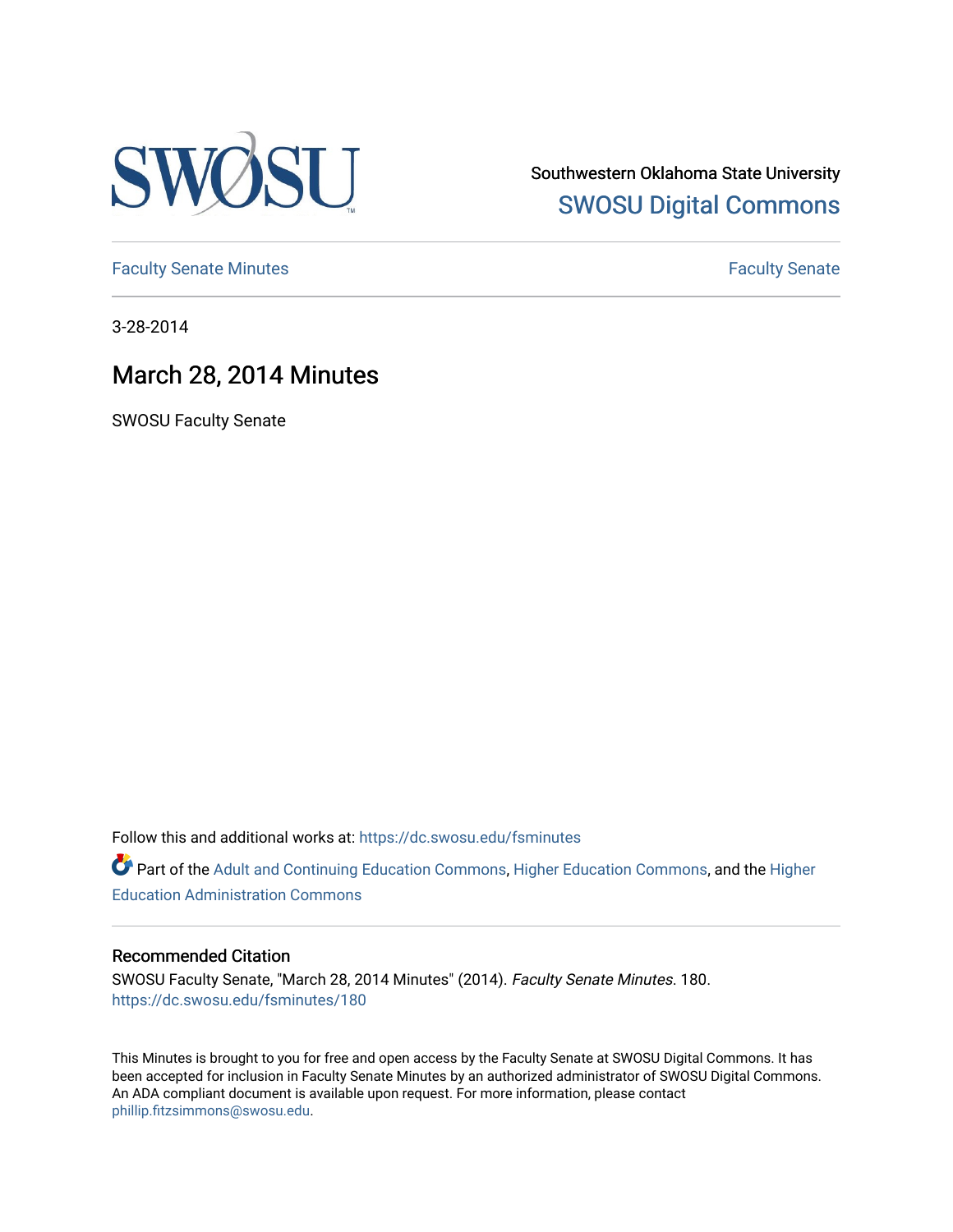## Approved Minutes Southwestern Oklahoma State University FACULTY SENATE March 28, 2014—2:00 PM EDU 201

**I. CALL TO ORDER:** Faculty Senate President Fred Gates called the March meeting of the Faculty Senate to order at 2:03 PM in Education 201.

**II. ESTABLISHMENT OF A QUORUM:** The following members were present: David Bessinger, Tammy Blatnik, John Bradshaw, Ric Baugher for Brad Bryant, Tommye Davis (Sayre), Ralph May for Jerry Dunn, Phillip Fitzsimmons for Jason Dupree, Jared Edwards, David Esjornson, Fred Gates, Marci Grant, Andrea Holgado, Cheri Lemons for Tiffany Kessler, Ed Klein, Jim Long, Tom McNamara, Evette Meliza, Kristin Montarella, Cynthia Pena, Les Ramos, Ann Russell, Amber Sturgeon, Jeff Walker for Trisha Wald, Dennis Widen, Curt Woolever, and Jessica Young.

**III. CERTIFICATION OF SUBSTITUTES:** Ric Baugher for Brad Bryant, Ralph May for Jerry Dunn, Phillip Fitzsimmons for Jason Dupree, Sherry Lemons for Tiffany Kessler, Jeff Walker for Trisha Wald.

## **IV. PRESENTATION OF VISITORS:** None.

**V. APPROVAL OF MINUTES:** The February minutes were approved by a voice vote.

## **VI. ANNOUNCEMENTS**

## **A. President Fred Gates**

- 1. From the Executive Council meeting of March 10, 2014.
	- a. President Beutler provided the latest update on House Bill 2887 dealing with guns on campus. Rep. Enns changed the language of the bill to force each university to have a policy on allowing guns on campus which is very similar to current law. However, there are procedural processes that could revive the original intent of the bill which was to allow guns on campus.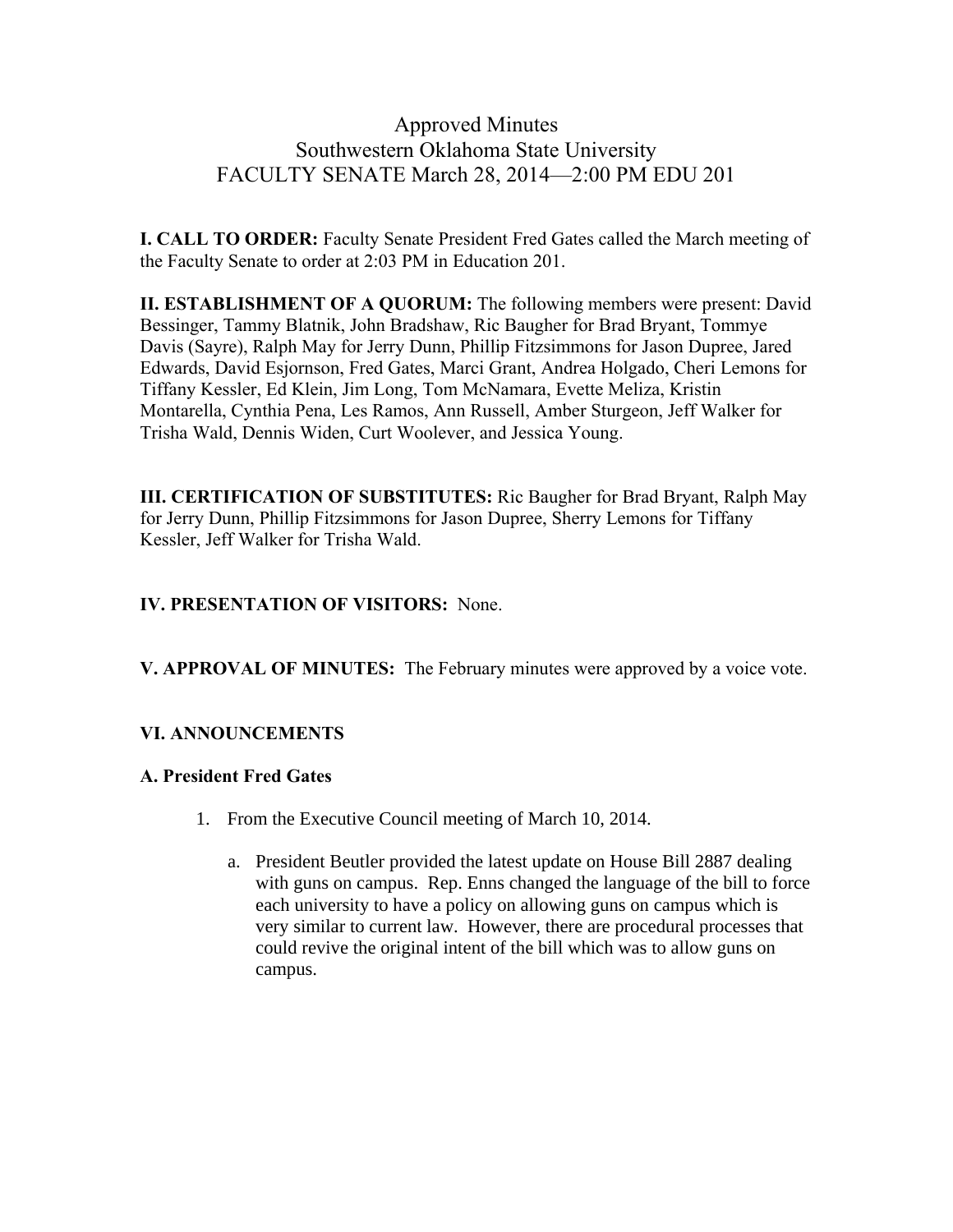- b. President Beutler and Executive Vice President Tom Fagan spent a good deal of time discussing the upcoming budget. SWOSU can manage short term cuts but it is really the long term that is a growing concern as the state continues to leave appropriations flat. Fagan stated that 49 of the 50 states already spend less per student than they did prior to 2008. Raising tuition is always an option but that only goes so far as we start to price many students out of attendance. The legislature passed a tax cut bill that goes into effect only if future revenues go up which leaves future state funding even more in question. So, we need to look at everything scholarships, staffing, etc. and go line by line in the budget. FY2015 is based upon a flat budget but we can't tread water and implement the strategic plan if that trend continues indefinitely. The real issue is the lack of a long-term budget strategy at the state level.
- c. President Beutler introduced the Hotel/Motel Tax Application and Approval Policy that was sent out to campus. The reasoning behind the policy was to improve coordination with the committee in order to bring in activities that will have the most impact.
- d. Vice President Fagan announced that the state had recently given a presentation on energy savings as part of the State Energy Savings Project. Higher Ed's focus will be on behavioral changes more than anything else. But, whatever savings may be affected by rate increases for natural gas, electricity, water, etc.
- e. The Risk Management Task Force has been working at identifying and fixing possible risks on campus. Some of the issues were "low hanging fruit" or easy fixes such as enhanced signage or fixing loose bricks, etc. However, as any of you become aware of any potential issues, please let them know.
- 2. From the Administrative Council meeting of March 10, 2014.
	- a. Wellness Center Director Scott Miller reported that they had been busy with several activities such as a church service, an upcoming NRA banquet, etc. Intramurals are finishing up winter sports and moving outside for spring sports.
	- b. Human Resources Director David Misak reported that blood born pathogen training will be introduced on campus in an online format. Not everyone will be required to complete the training initially, so more information will be forthcoming.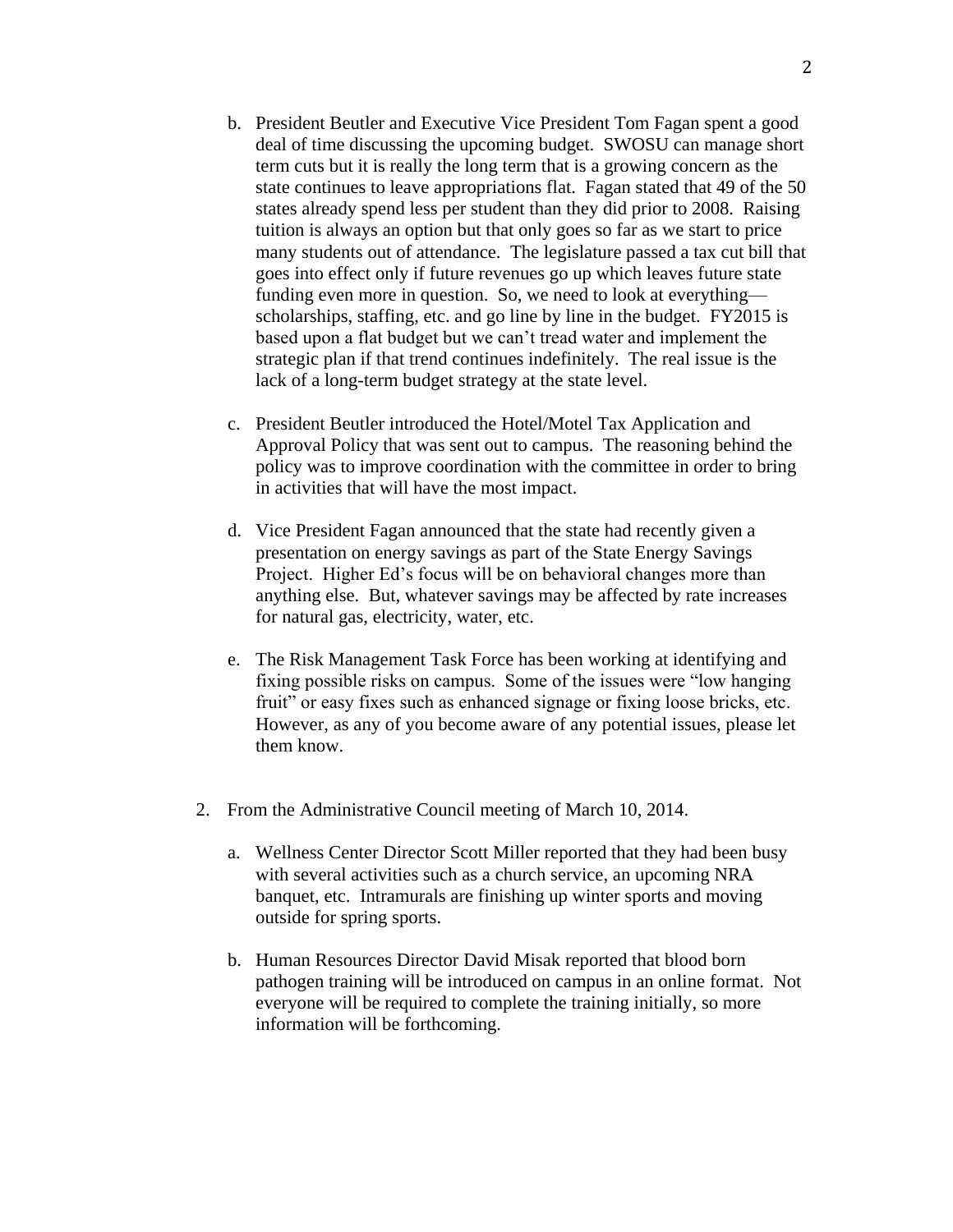- c. Rick Skinner reported that the Physical Plant will be repaving/paving four parking lots this summer at West Neff, East Stewart, Milam Stadium, and the west side of the Conference Center.
- d. Interim Registrar Bob Klaassen provided an update on graduation and enrollment. About 800 students have applied for graduation this Spring. Summer enrollment is down about 3% over this time last year and Fall about 1%..
- e. Distance Learning Director Marci Grant announced the D2L will "die" June 30, 2014 so make sure all migrations to CANVAS are finished by then.
- f. Provost James South announced Marci Grant's appointment as permanent Director of Distance Learning. The committee responsible for filling the position of Director of the Office of Sponsored Programs is in the interview process, the committee searching for a permanent Library Director is in the screening process, and the Registrar search committee is working applicants down to a short list.
- g. Notable Dates:

April 5, SWOSUPALOOZA

April 9, Pizza Appreciation Lunch

April 12, Weatherford Arts Council, 66 West Fest featuring the Sugar Free All-stars and Brave Combo.

April 15, SWOSU Research Fair

- 3. From the Provost meeting of March 24, 2014.
	- a. As the State Regents continue to develop an online course policy it is becoming clear that we will be able to use an institutional rubric provided it conforms closely with Quality Matters. This will allow SWOSU to offer courses in other states once we become part of a consortium that has similar guidelines for online courses.
	- b. The administration will continue to meet with individual departments to discuss the budgeting process, long term planning, and possible restructuring. President Beutler, V.P. Fagan, and Provost South will be addressing Faculty Senate at our April meeting.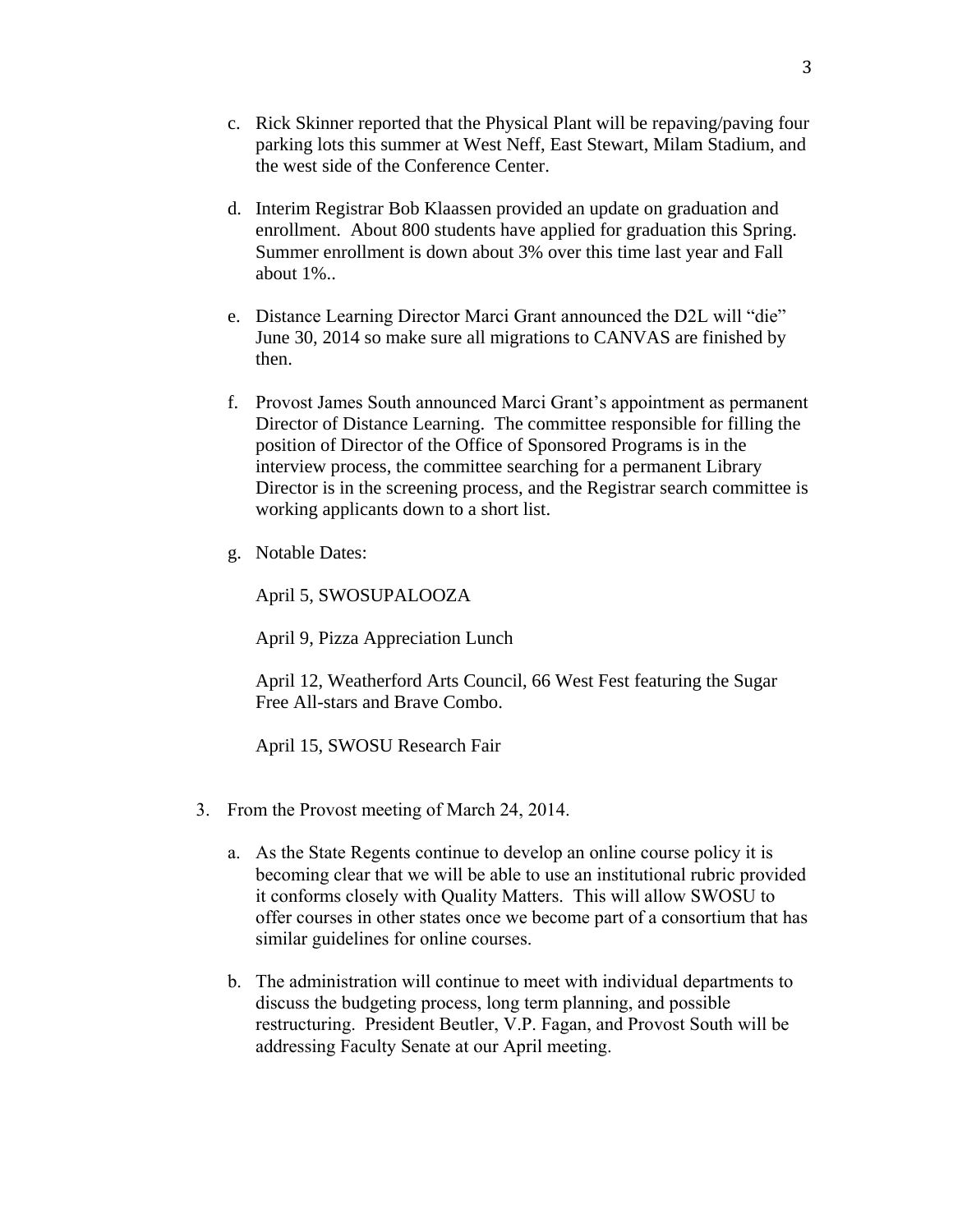- 4. From the Faculty Advisory Council meeting of March 25, 2014.
	- a. We are investigating faculty workloads at colleges and universities around the state. Much of the concern here surrounds the heavy use of adjuncts. As I learn more I will keep the Senate informed.

#### **B. Secretary/Treasurer Curt Woolever:**

**1. Roll Sheet** – please sign.

#### **2. Treasurer's Report:**

| a. BancFirst Checking Account: February Meeting Balance: | <b>CURRENT BALANCE:</b>                              | \$2311.19<br>\$2311.19 |
|----------------------------------------------------------|------------------------------------------------------|------------------------|
| b. University Account:                                   | February Meeting balance:<br><b>CURRENT BALANCE:</b> | \$105.01<br>\$105.01   |

**C. President-Elect Evette Meliza:** Reminder about the SWOSU Student and Scholarly Activity Fair will be held on Tuesday, April  $15<sup>th</sup>$ .

**D. Past President David Esjornson:** Nothing to Report

**E. Student Government Representative Blaine Boyd:** Not in Attendance

## **VII. REPORTS FROM STANDING AND AD HOC COMMITTEES:**

#### **Report from the Faculty Senate Nominating Committee** -- **2014/2015 Committee Openings**

**Academic Advisory and Scholarship Council** -- Develops policies governing the student advisory and scholarship program within the framework of Regents' retention regulations. Serves as an appellate committee on student academic status. Meets the day before classes start each semester and summer sessions regularly and other meetings are scheduled as needed.

Three (3) positions open

**Academic Appeals Committee** -- Reviews the procedural fairness of an instructor's grading policy upon the filing of a written student academic appeal. FS nominates ten (10) faculty, with five (5) of those being chosen by the President or his designee for committee membership.

Ten(10) nominees needed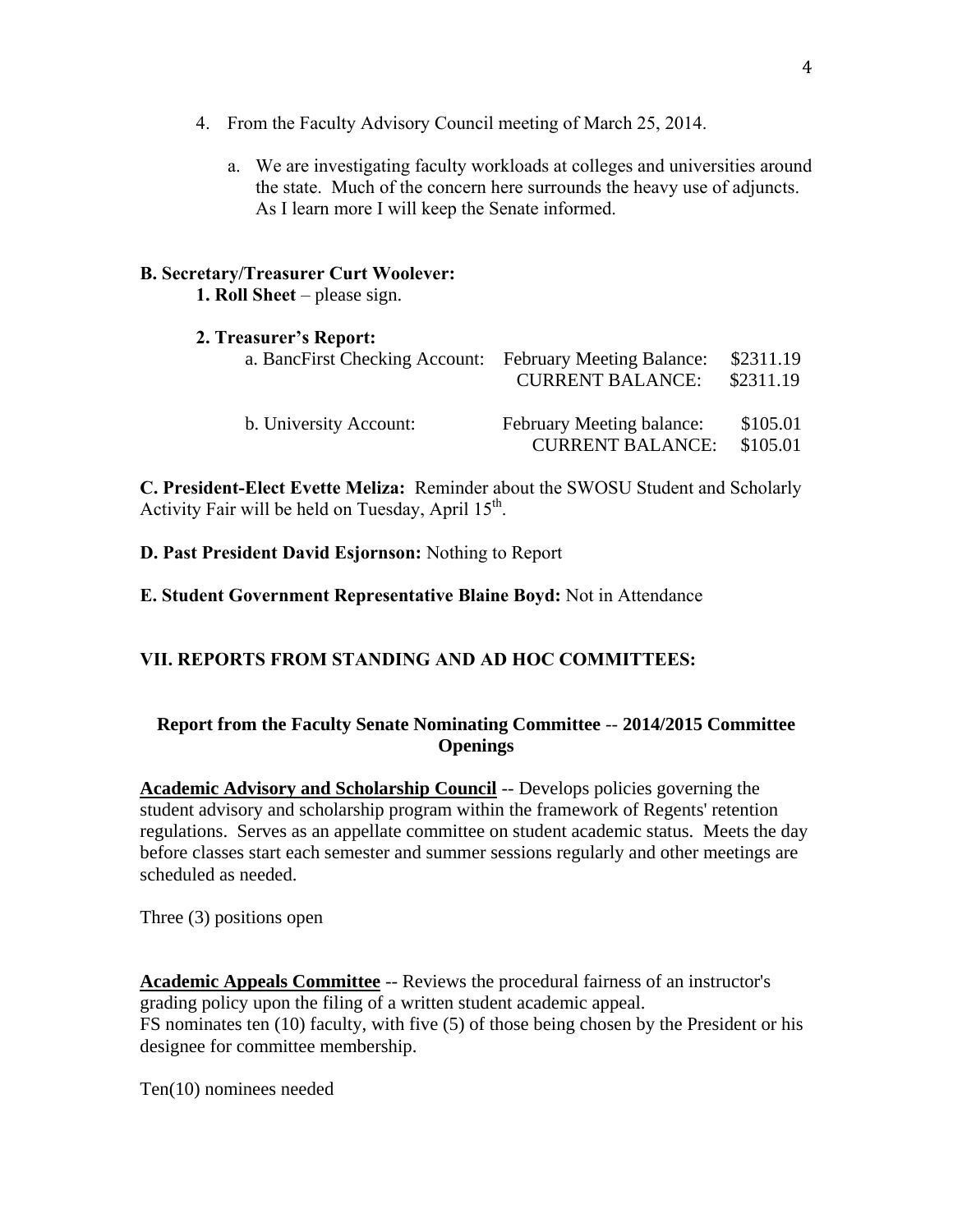**Appellate Committee on Dismissal of Tenured Faculty Members** -- Hears appeals of dismissed tenured faculty members when hearings are requested. FS nominates eight (8) **tenured** faculty, with four (4) of those being chosen by the tenured faculty of the University for committee membership.

#### Eight (8) nominees needed

**Benefits Committee** -- Promotes programs that will contribute to the health and wellness of all University employees and their families; studies and reviews all employee benefit programs at Southwestern Oklahoma State University and makes this information available to SWOSU community; gathers faculty and staff input on all University benefit programs; and reviews annually University-sponsored benefits, and the RUSO benefit programs, and make recommendations through proper channels regarding such benefits.

Three positions open – College Specific – One (1) needed -- Arts and Science One (1) needed -- Professional and Graduate Studies One (1) needed -- Pharmacy

**Bernhardt Award Selection Committee** -- Selects an outstanding faculty member to recognize.

Three positions open – College Specific – Professional & Graduate Studies – Dr. Patsy Parker One (1) needed -- Arts & Sciences One (1) needed – Associate & Applied Science One (1) needed – Pharmacy

**Campus Environmental Committee** -- Promotes environmental awareness, resource conservation, and recycling of certain materials.

One (1) position open

**Distance and eLearning Council** – The Distance and eLearning Committee (DELC) is charged with the development and promotion of educational technologies, recommendation of educational technology priorities, policies, and procedures, advisement on distance and eLearning accreditation, and recommendations of faculty development related to educational technologies, both distant and eLearning, across the university..

Three (3) positions open – College Specific – Need representatives for One (1) – Arts & Sciences One (1) – Professional & Graduate Studies One (1) – Pharmacy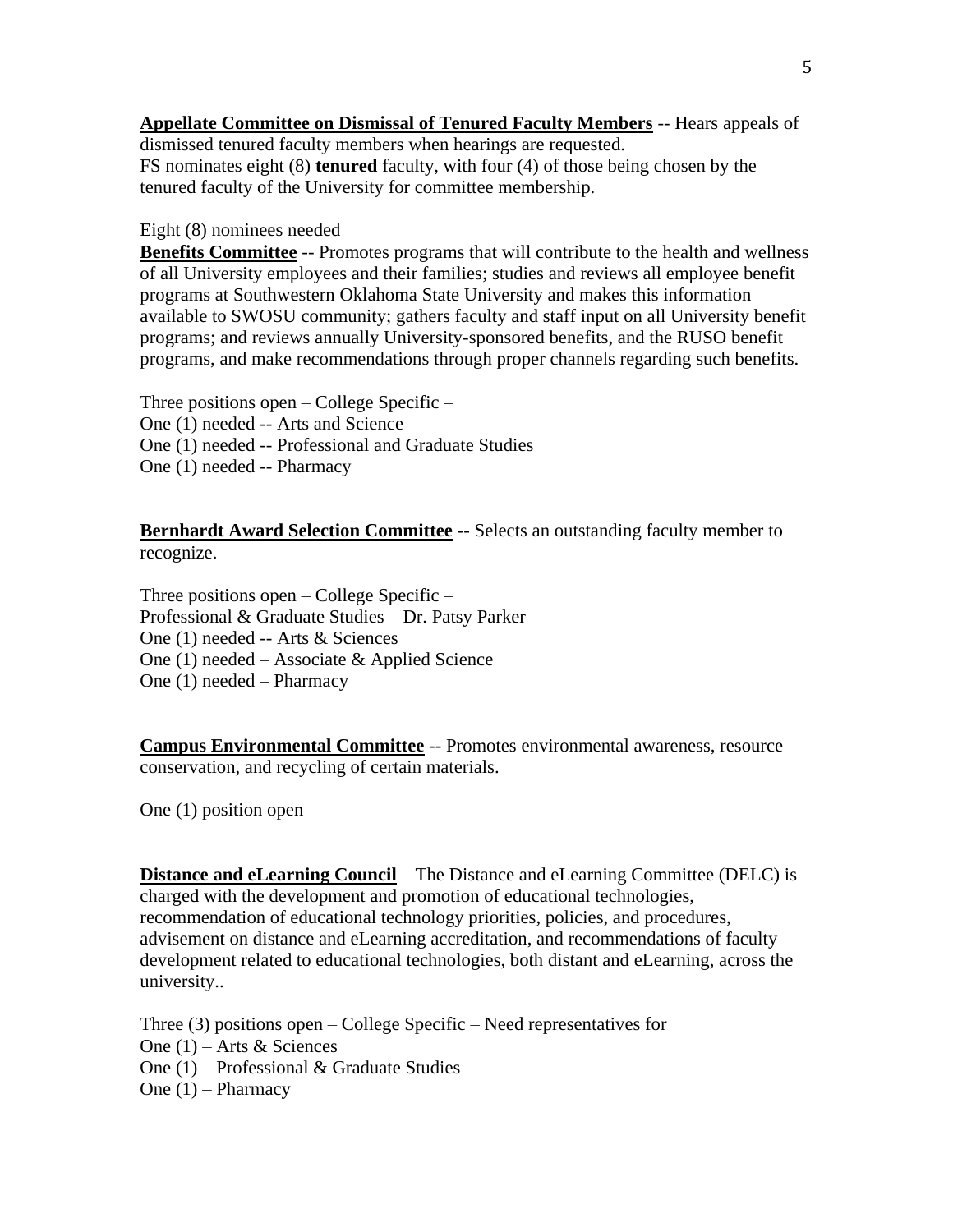**Faculty Development Committee** -- Encourages excellence in teaching and scholarly activities. This committee will offer programs to enable the faculty to improve personal and professional qualities as educators. Program content will encompass: teaching, research, and new faculty orientation.

Three  $(3)$  positions open, College specific –

One (1) – Arts & Sciences

One (1) – Professional & Graduate Studies

One (1) – Associate & Applied Sciences

**Financial Assistance Advisory and Appeals Committee** -- Acts as an advisory committee to the student financial assistance officer, hears appeals, and recommends disposition of student grievances related to financial assistance awards.

One (1) position open

**Intellectual Property Committee** -- Disseminates information to the faculty regarding laws and policies regarding copyrights and the use of intellectual property. The Committee monitors general University compliance.

Three (3) positions open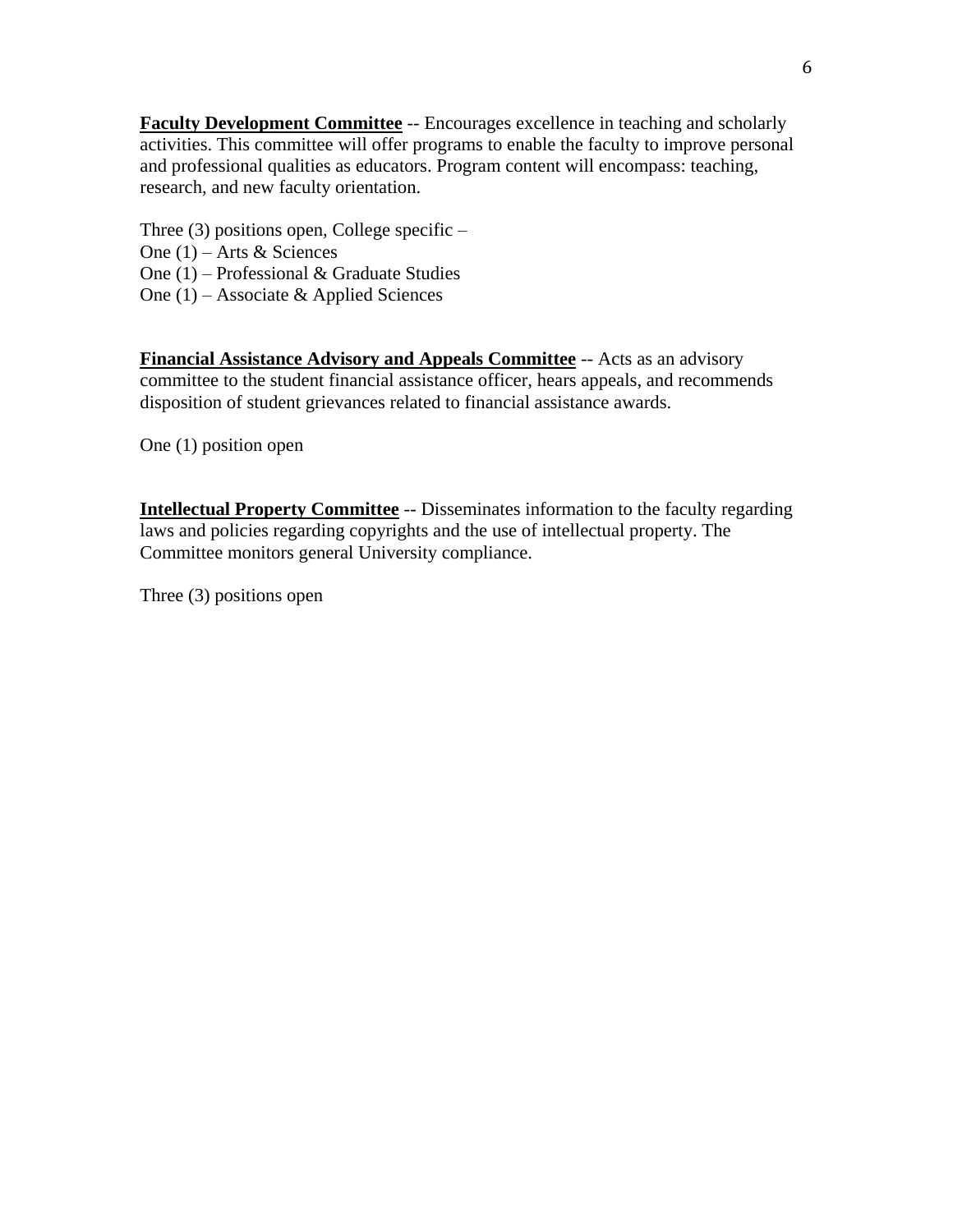#### **Report of the University Policies Committee Potential Change to a Single (M-F) Final Exam Week March 2014**

The Provost has requested that the Faculty Senate discuss a potential change in the current SWOSU final exam schedule (Th-F, then M-W) to a single, dedicated final exam week (M-F). Currently, SWOSU is the only RUSO institution with a "split" final exam schedule. Each of the other RUSO programs have a single final exam week which begins on a Monday and ends on the following Friday. This is the committee's second report on this proposal. This report contains (1) an updated summary of potential advantages and disadvantages based on committee discussion and faculty feedback and (2) a summary of responses from faculty in support or against the proposal.

#### Advantages

1. More efficient management of transfer students. In the current SWOSU semester schedule, the admission, registration, and enrollment processes for transfer students, particularly Spring semester transfers, have been challenging due to issues such as difficulty in obtaining transcripts. SWOSU typically has several hundred transfer students each academic year.

2. Improved coordination of activities with other RUSO member schools (e.g., collaborative scholarly activities and system-wide meetings and conferences).

3. Greater efficiency of scheduling athletic events. In the current SWOSU semester and final exam schedule, particularly at the end of the Fall semester, Great American Conference and non-conference schools must consistently accommodate the SWOSU schedule (the vast majority of Great American Conference schools have schedules similar to the other RUSO programs). Given that the NCAA mandates a 7-day no event "dead period" beginning the Monday before Christmas and the fact that SWOSU finals span across two weeks, SWOSU is effectively prevented from scheduling athletic events over a period of two weeks. This has forced much earlier scheduling of conference games for Winter semester sports, particularly basketball, which is not typical and impacts both SWOSU and our athletic opponent institutions. In addition, the current Spring final exam schedule has necessitated that student athletes (baseball and softball) and Athletic Department staff to negotiate with faculty to arrange final exams to allow for participation in conference tournaments. The Athletic Department has repeatedly expressed that this is not an ideal situation for faculty or students.

4. Each academic semester would have 15 complete weeks (as opposed to 14 full weeks and 2 "half" weeks), which may facilitate more efficient planning and scheduling (e.g., the "add/drop" period may be placed in the first week of classes).

5. In courses with a laboratory component, there may be more advantageous scheduling and planning.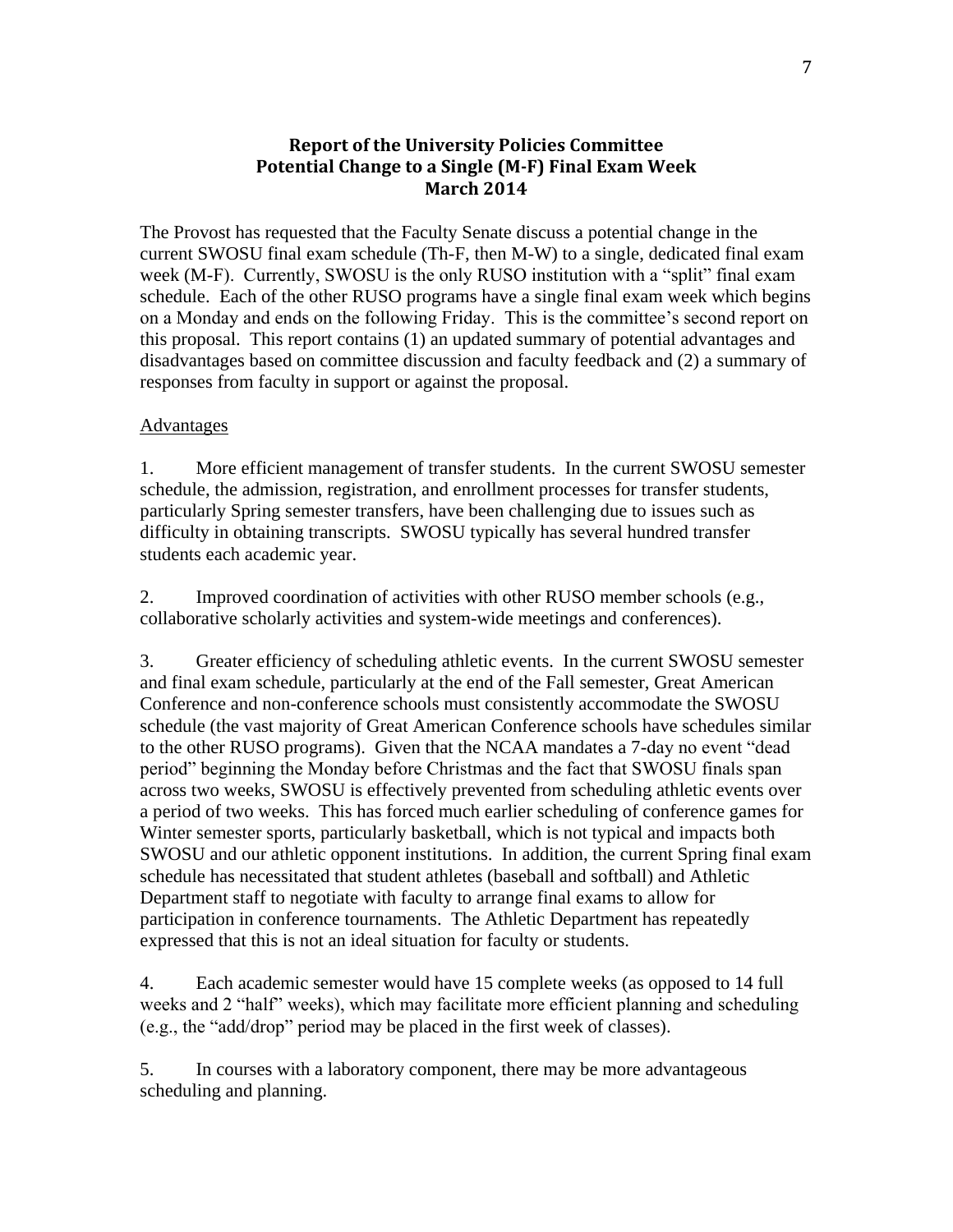6. Faculty have expressed concerns that some students appear to diminish the importance of the W-F class days during the first week and in some cases do not report to class until the following Monday.

7. Due to an earlier end of the Fall semester, there may be more convenient scheduling of travel, particularly for international students.

8. A change to a single finals week will likely necessitate a change in the grade submission deadline to the early part of the week following finals, thereby eliminating the current time pressure for grade submission, particularly for faculty administering written finals.

9. The resulting adjustment in the calendar will allow for an expanded time and opportunities for intersession courses during the Winter break.

#### Disadvantages

1. The change to a Monday start will require a reexamination of the logistics of the annual Fall Faculty Workshop.

2. Students will be required to complete all final exams in a period of five consecutive days. This may present additional challenges for students with heavier than average loads, senior students in more demanding courses, or students in professional programs.

## Responses in Support

"I agree with the proposal to move to M-F finals; also eliminate dead days."

"I feel that the change to M-F finals is long overdue. Not because others are doing it, but because it makes sense to do it that way. I have wondered since 1989 why we scheduled exams to begin in the middle of the week."

"Faculty in my School and related programs support the proposal."

#### Responses Against

"I am against one full week of finals. The split week allows students to recover from the initial exams and put more time in on the last exams. As a student who experienced a full week of regular exams many times, I did poorer on the exams at the end of the week. Having a break allows students to perform the best they can. Also, I just had a new admission student (a good academic student) who just completed a degree from OSU, who expressed how much she liked the SWOSU final exam approach."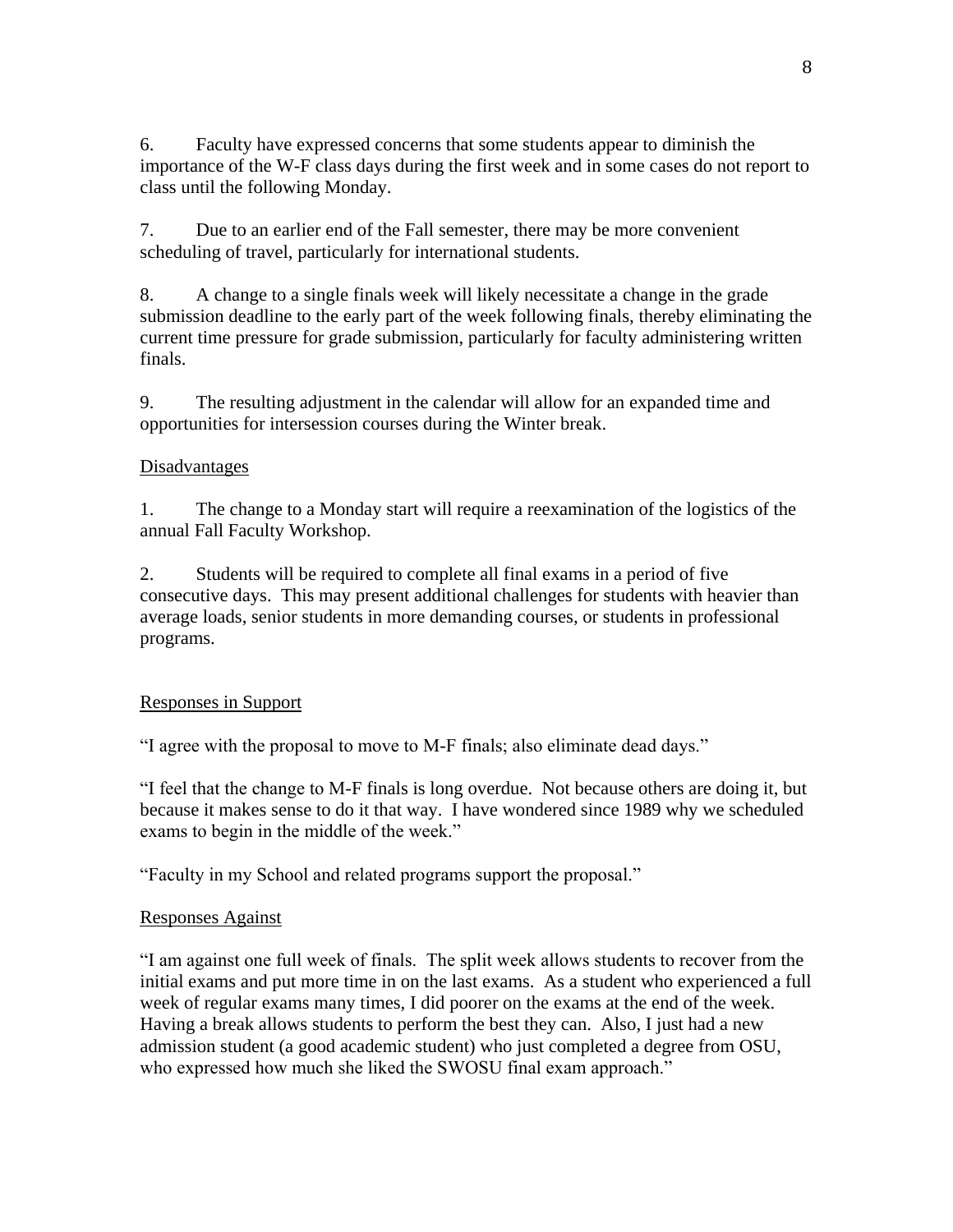"I think the split finals week works very well because it gives students a breather over the weekend rather than making it a straight 5 days in a row. OU had a straight 5-day finals week and as a student I would have much rather had a weekend in the middle to recover. I don't really think changing the schedule to full weeks would affect my labs or courses in any way, however."

"Having an opportunity to study over the weekend between finals seems to be less stressful than 4-6 finals spread over 5 days in a row."

"I think that the way we schedule finals at SWOSU is far better than our sister institutions. By spreading finals over a weekend, students (at least those who study for finals!) have a chance to "recover" from the first 2 days. This is really helpful if a student has finals that require more study time toward the end of the final period. Plus, grades go in before graduation. Our system is not broken–don't change it just because others don't do things as well as we do at SWOSU!"

Motion to accept the report. Motion was approved by a voice vote.

#### **Student Affairs Committee Report**:

Recommendations:

The Students Affairs Committee, after reviewing the cheating and plagiarism policies in the Student Handbook, the College of Pharmacy policy and the policies of the other RUSO schools and after meeting with the Dean of Students, Dean Dougherty, offer the following recommendations:

- 1) The Student Affairs Committee requests that Dean Dougherty create a contract for students to sign indicating that the both have read and understand the cheating and plagiarism policy in the student handbook and agree to consequences of violations of the policy.
- 2) The contract should be presented to students at initial enrollment, during freshman orientation or at New Student Orientation sessions.
- 3) A module on cheating and plagiarism should be included in the curriculum of freshman orientation or First Year Experience if implemented to foster awareness and understanding of cheating and plagiarism and consequences of violations of the policy.

Motion to accept the report. Motion was approved by a voice vote.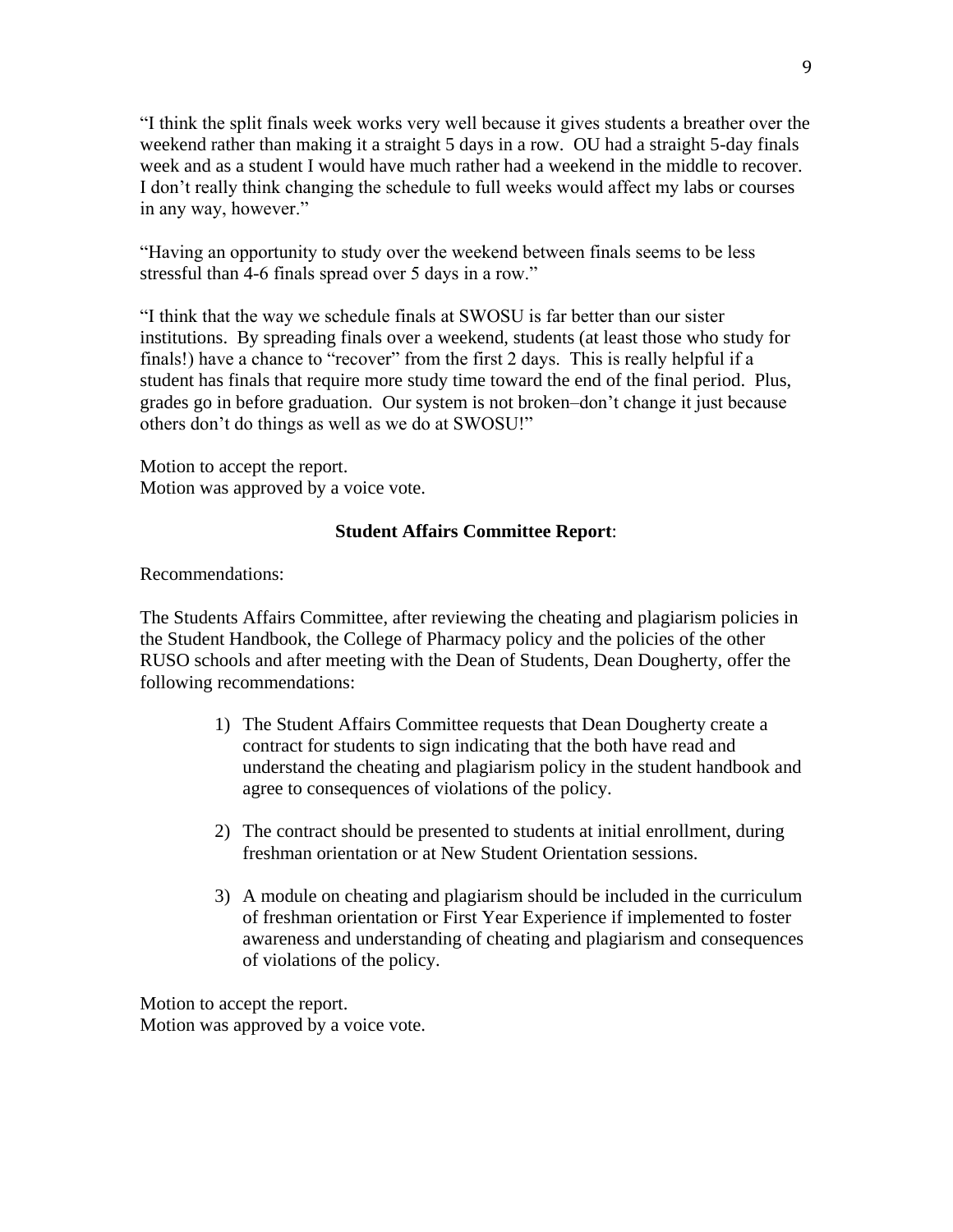#### **Report from the Adhoc Committee on the FUPTRC**

The committee has sent out an online survey to all faculty. Once the deadline of March  $31<sup>st</sup>$  has passed, the committee will compile the results and make recommendations to the Senate.

**VIII. UNFINISHED BUSINESS:** The following motion was tabled in February for further discussion.

**Senate Motion 2014-01-02**: The Director of Service Learning proposes that a new standing committee, the Outreach Committee, be formed as a sustained oversight entity for all service related activities of the campus—Service Learning, club/organization-related service, certain kinds of internships and experiential learning capstones, and faculty outreach.

After discussing this matter with the Provost, the Senate Executive Committee has referred the matter to the University Policies Committee to come up with suggestions as the best means to handle this matter.

## **IX. NEW BUSINESS:**

The SWOSU Staff Council has developed and approved the following request concerning the tuition waiver for spouses and dependents. They would like for the Senate to endorse the proposal as well before passing it along to the administration.

#### **Spouse/ Dependent Tuition Waiver Increase Proposal**

The Southwestern Staff Council would like to respectfully request an increase in the Spouse/Dependent Tuition Waiver from 12 hours to 15 hours per semester effective Fall 2014. This request is made after much research and deliberation on the part of the council. It is our desire to enhance the opportunities for the Universities employees and their families, and improve the benefits package currently offered by the University. This council believes that an increase would not only benefit the employee, but the University as well through additional revenue annually.

#### Benefits (University)

- Revenue created by additional student fees (Approx. \$11,000 to \$12,500 per year based upon enrollment averages for 2012 and 2013)
- Additional recruitment tool for new employees by enhancing the benefits package currently offered
- Improvement of graduation numbers (i.e. rates and length time for completion of Bachelor's)